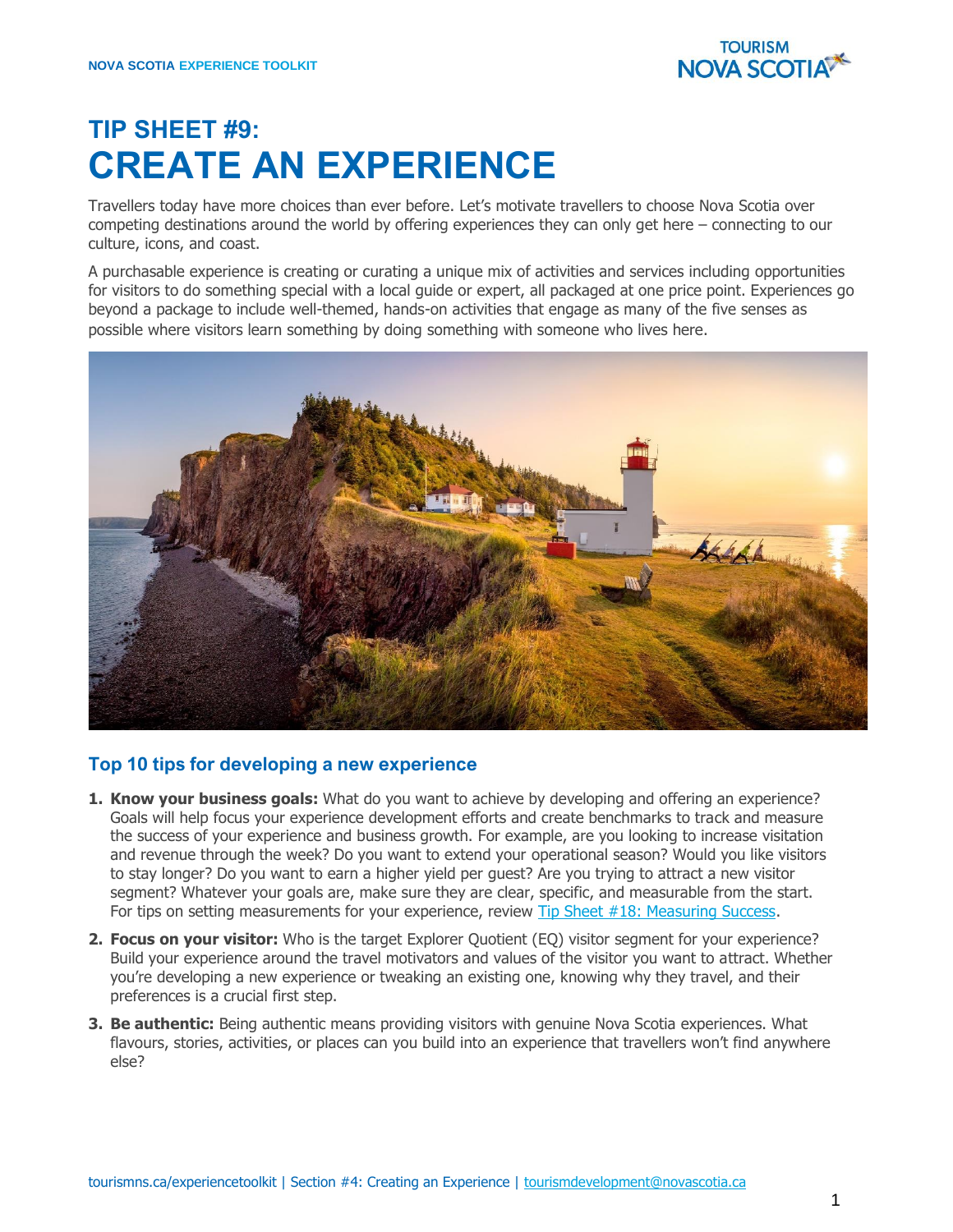## **TOURISM NOVA SCOTIA**



**4. Plan for local connections:** How can visitors learn something by doing something with someone who lives here? Visitors want to feel an emotional connection to places they visit, engage with the people who live there like local experts or insiders, and get behind the scenes access.

A local expert or insider may or may not be currently active in our tourism industry. They could be a subject matter expert like a paleontologist or someone who holds generations of knowledge and can share a traditional recipe, or a craft (boat building, weaving, farming). Perhaps an elder in the community or a natural storyteller could contribute to your experience. Local experts or insiders like artists, chefs, or musicians are perfect partners to help deliver a component of your experience by authentically connecting with visitors.

- **5. Bring the WOW!** Take an experience from memorable to unforgettable by including unexpected moments or surprises. Introduce a new flavour, provide access to an amazing place or person, or include something visitors make or take home as a memento of their experience. Where you choose to hold your experience or who the guests meet can make a big impression and help you stand out. Curate remarkable moments that visitors are excited to share with friends and family. Don't underestimate the things we may take for granted in our everyday life such as incorporating local fresh seafood into your meal or walking on the ocean floor.
- **6. Sustainable by design:** Visitors have high expectations for tourism experiences. Think responsibly about the partners you select, sourcing your food locally, and the impact your offering has on the environment. Can you incorporate reusable items like cloth napkins and tasting glasses, plates and cutlery? Are there local traditions or flavours you can celebrate as part of your experience? Can you support local organizations (environmental, cultural, community) where your experience takes place by donating a part of your proceeds? Sustainability of the global tourism industry impacts more than the environment, and can positively influence the economic, social, and cultural wellbeing of our communities.